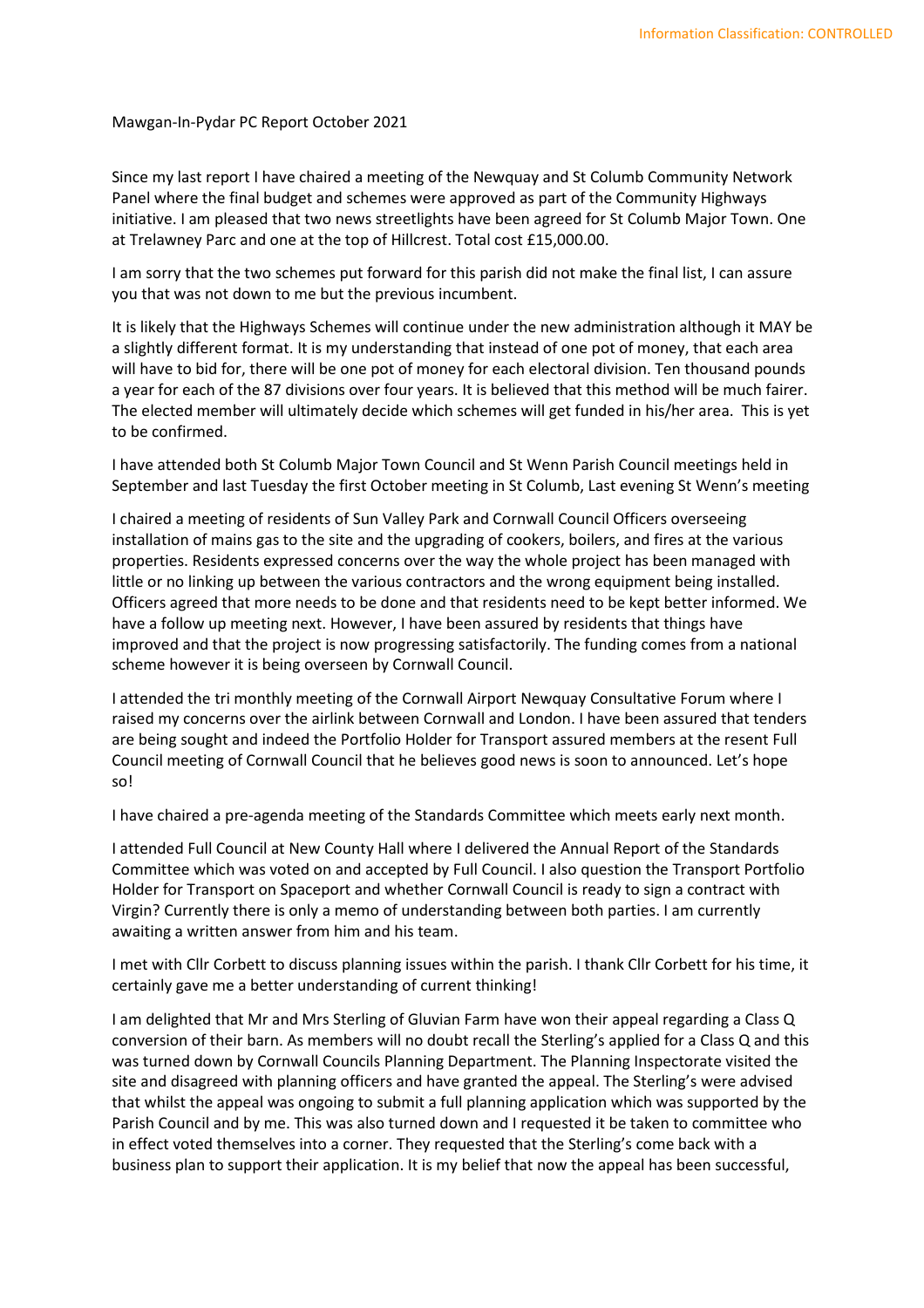and the Class Q granted, this should negate any need to continue with the committee and planning should now be granted. I am currently awaiting a reply from the officers over my request. Common sense has prevailed.

I attended an all members briefing with the Police and Crime Commissioner Alison Hernandez where I questioned her on police numbers and asked why we have not seen an increase in the number of officers on our streets as promised in the past considering the fact, she has increased the amount we pay from our Council Tax year on year by the maximum amount allowed with the promise of more officers. She assured me that they are on the way, but it takes two years to train an officer and with natural wastage those already trained have taken the place of officers who have left the service. Let's wait and see!

I met with the divisional inspector Guy Blackford to discuss policing matters within the division. I can assure you all that we still live a safe area. We discussed ongoing issues like drug use, domestic violence, speeding, police numbers, rural crime, and community involvement in policing.

I met with the Christmas Lights Committee in St Columb Major to finalise the arrangements for the switch on which will be on Friday the 26<sup>th</sup> of November. I know a lot of families from St Mawgan-In-Pydar parish enjoy the annual switch on and firework display. I have once again secured funding form them from both Denzell Downs and St Breock Wind Farm Community Funds. They plan some new lights this year.

On Monday evening I was invited by the residents of Tervarrian to a meeting, which was attended by about forty residents, who express their deep concerns over the speed of traffic through the village. I have here a copy of the minutes of the that meeting taken by a resident and I can confirm they are an accurate account of what was discussed. I have sent a copy to the clerk for inclusion in the minuets and I have here a copy for the Chair.

I was initially contacted by Mrs Tish Phillips who discussed with me the problem. I advised her it might be an idea to raise a petition to assist me and the parish council in applying for the new administration's policy of "20 is plenty" for towns and villages. This is to reduce the speed limit in built up areas from 30mph to 20mph. Nearly 200 people have signed the petition and again I have a copy here for the Chair. Of course, not all signatories are from Trevarrian but they are all local people who use the road and the various shops and pubs in Mawgan Porth and Trevarrian.

As we all know Trevarrian can be approached from three directions, from Mawgan Port also the Airport/Tregurrian Road or from Newquay as part of the Coastal Road. Many Vehicles do not slow down to the required 30mph speed limit and it is dangerous for children who must cross the road to catch the bus to school or indeed those who park in the pub car park or any pedestrian or cyclist. The cut through has also become dangerous as drivers avoid the junction at the bus turning circle at the end of the Newquay road from Watergate.

I advised residents the St Columb Major TC have just purchased three solar powered speed advisory signs which have been placed around the town. These are portable and can be moved around the parish where there is a need to remind drivers to slow down. I can assure you they do work. I have witnessed myself the affect these signs have on divers. When they flash the speed of an oncoming vehicle drivers DO SLOW DOWN.

I see that speeding traffic at Trevarrian is on the agenda this evening. Sadly, I must be away at 7.45pm as I have another appointment. If you didn't have so many planning matters to discuss on the agenda I may have been here when you come to that item.

However, I am now formally requesting that the Parish Council joins me in applying for the "20 is Plenty" initiative for Trevarrian, and Mawgan Porth. Plus, the Parish Council seriously considers purchasing solar speed advisory signs to try and reduce the speed of vehicles in the area. As I say,